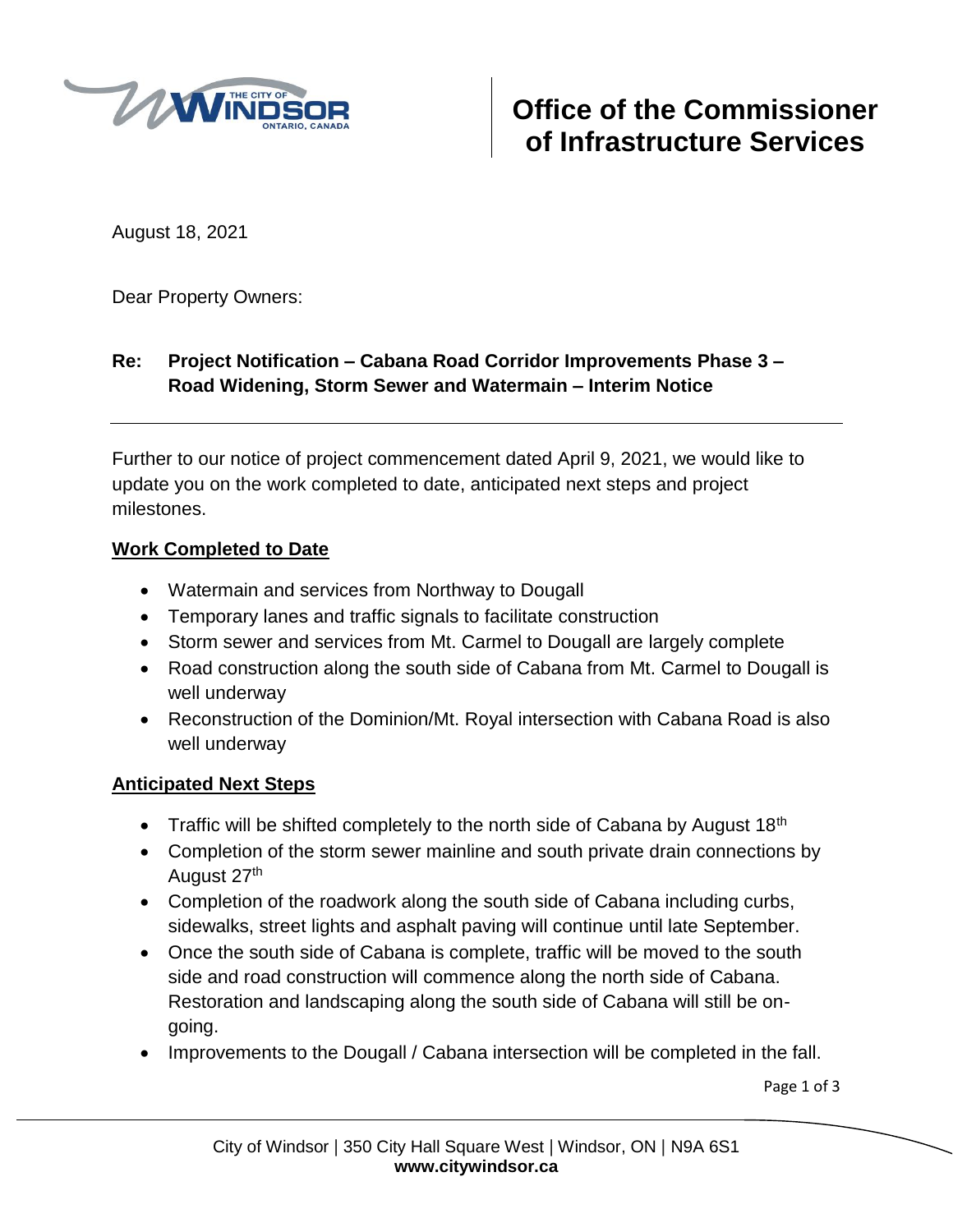

## **Project Milestones**

- The Contractor is working diligently to see the Dominion/Mt. Royal intersection with Cabana open before the start of school on September 7<sup>th</sup>.
- It is anticipated that construction will commence on the north side of Cabana Road by the last week in September.
- It is anticipated that construction will be substantially complete by early December 2021
- Surface asphalt paving and related works will be completed in the spring of 2022.

We understand that construction can cause inconveniences to the adjacent residents including driveway access, deliveries, taxi services, garbage collection, etc. **If assistance is required please contact Samuel Klomp of Amico Infrastructurres at 519-999- 0747. He will arrange for onsite staff to provide assistance.**

We appreciate your understanding and cooperation on this matter. We will continue to communicate with you as the project progresses to completion. Should you have any questions or concerns related to this project, please contact:

Jane He, P. Eng. Tina Hawco, P. Eng. Project Manager **Project Engineer** City of Windsor Engineering Department Dillion Consulting Limited (519) 255-6100 ext. 6358 (519) 948-5000, extension 3274

Yours truly,

Fahd Mikhael, P. Eng., P.E., M. Sc Manager of Design and Development

Attachments: Map of Location of the Work

cc: Amico Infrastructures Inc., Attn: Jeff Rahm, Samuel Klomp Ward 1 Councillor Fred Francis 311, Attn: Marianna Mosceo